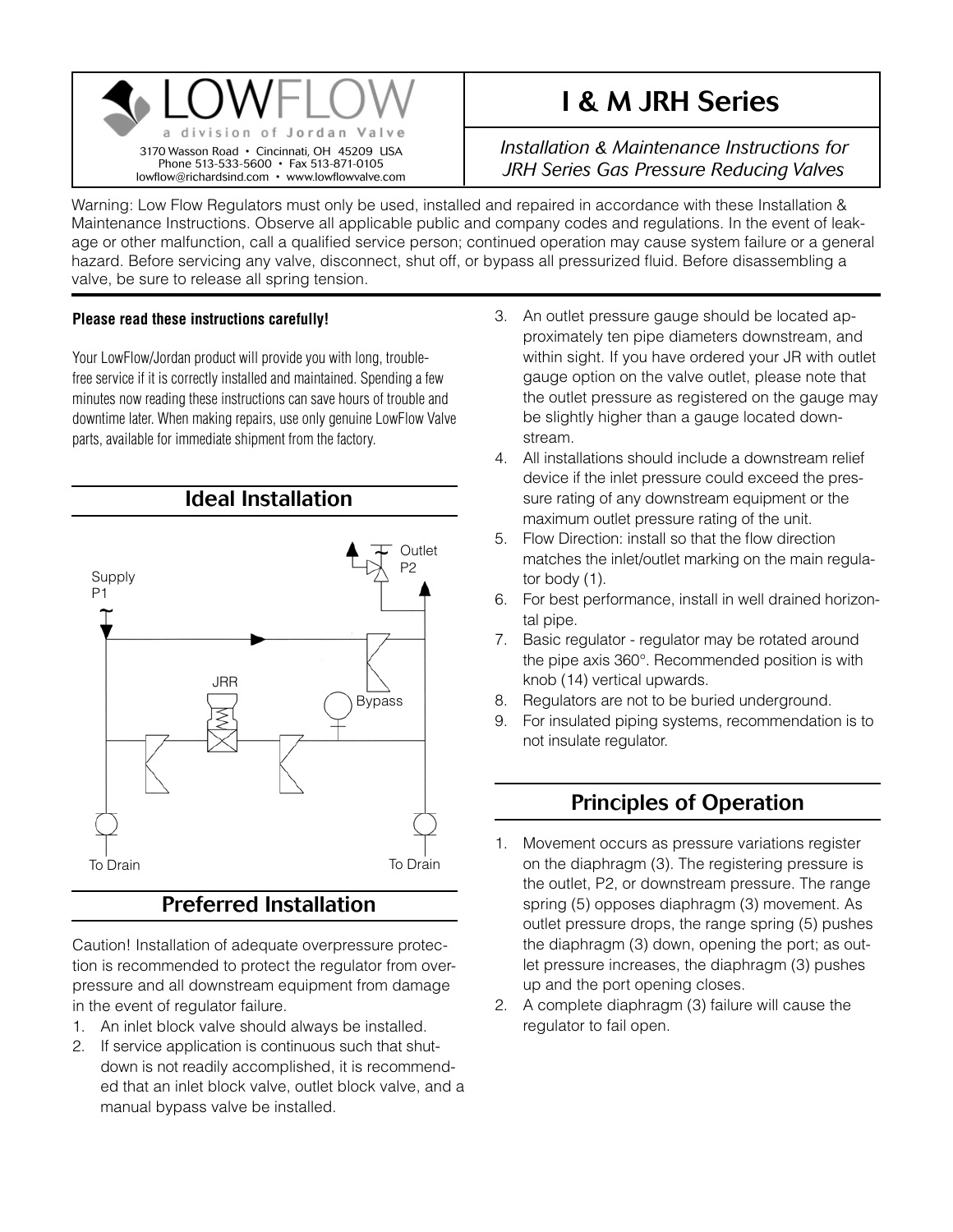### Start Up

Caution! Don't not exceed the maximum rated pressure of the regulator if installed for a hydrostatic test. Isolate the unit if the test is above the valve rating.

- 1. Start with the block valves closed. A bypass valve may be used to maintain outlet pressure in the downstream system without changing the following steps.
- 2. Relax the range spring (5) by turning the adjusting knob (14) counter-clockwise (CCW) until there is no noticeable spring tension.
- 3. If it is a "hot" piping system, and equipped with a bypass valve, slowly open the bypass valve to preheat the system piping and to allow slow expansion of the piping. Closely monitor outlet (downstream) pressure via gauge to ensure no over-pressurizing. Note: if no bypass valve is installed, extra caution should be used in starting up a cold system; i.e. do everything slowly.
- 4. Crack open the outlet (downstream) block valve.
- 5. Slowly open the inlet (upstream) block valve observing the outlet (downstream) pressure gauge. Determine if the regulator is flowing. If not, slowly rotate the regulator adjusting knob (14) clockwise (CW) until flow begins.
- 6. Continue to slowly open the inlet (upstream) block valve until fully open.
- 7. Continue to slowly open the outlet (downstream) block valve, especially when the downstream piping isn't pressurized. If the outlet (downstream) pressure exceeds the desired pressure, close the block valve and go to Step 2, then return to Step 4.
- 8. When flow is established steady enough that the outlet (downstream) block is fully open, begin to slowly close the bypass valve if installed.
- 9. Develop system flow to a level near its expected normal rate, and reset the regulator set point by turning the adjusting knob (14) CW to increase outlet pressure, or CCW to reduce outlet pressure.
- 10. Reduce system flow to a minimum level and observe set point. Outlet pressure will rise from the set point of Step 9.

### **Shutdown**

1. On systems with a bypass valve, and where system pressure is to be maintained as the regulator is shutdown, slowly open the bypass valve while closing the inlet (upstream) block valve. (When on bypass,

the system pressure must be constantly observed and manually regulated.) Close the outlet (downstream) block valve. CAUTION! Do not walk away and leave a bypassed regulator unattended.

2. If the regulator and system are to both be shut down, slowly close the inlet (upstream) block valve. Close the outlet (downstream) valve only if regulator removal is required.

### Maintenance

**Warning! System Under Pressure.** Prior to performing any maintenance, isolate the regulator from the system and relieve all pressure. Failure to do so could result in personal injury.

#### **A. General**

- 1. Maintenance procedures hereinafter are based upon removal of the regulator unit from the pipeline where installed.
- 2. Owner should refer to owner's procedures for removal, handling, cleaning and disposal of nonreuseable parts, i.e. gaskets, etc.

#### **B. Trim Replacement**

Note: One of the features designed into the JR valves is that a complete trim replacement and wet side cleaning can be done with the valve still installed, without complete disassembly. But please note the caution above. Make sure all upstream and downstream valves are closed and all pressure is relieved prior to beginning work.

- 1. Remove adjusting screw assembly (14) completely out of the spring housing (11).
- 2. If valve is removed from the line, clamp the valve in a vise using the body (1).
- 3. Remove spring housing (11).
- 4. Remove range spring (5) and spring seat (10).
- 5. Remove diaphragm assembly parts (2), (3), and (4). See Figure 1.
- 6. Inspect all parts for damage and replace if necessary. Note: Use only parts manufactured and supplied by LowFlow Valve for these parts.
- 7. Remove seat holder (8), seat (9) and plug (7) from body  $(1)$ .
- 8. Place new plug (7) into body chamber. Make sure the bottom stop rod (bigger end) of the plug (7) goes down inside the return spring (6).
- 9. Place the new seat (9) into the seat holder (8) and carefully install into body cavity (1) taking care not to bend the narrow rod on top of the plug (7) when it passes through the seat holder (8).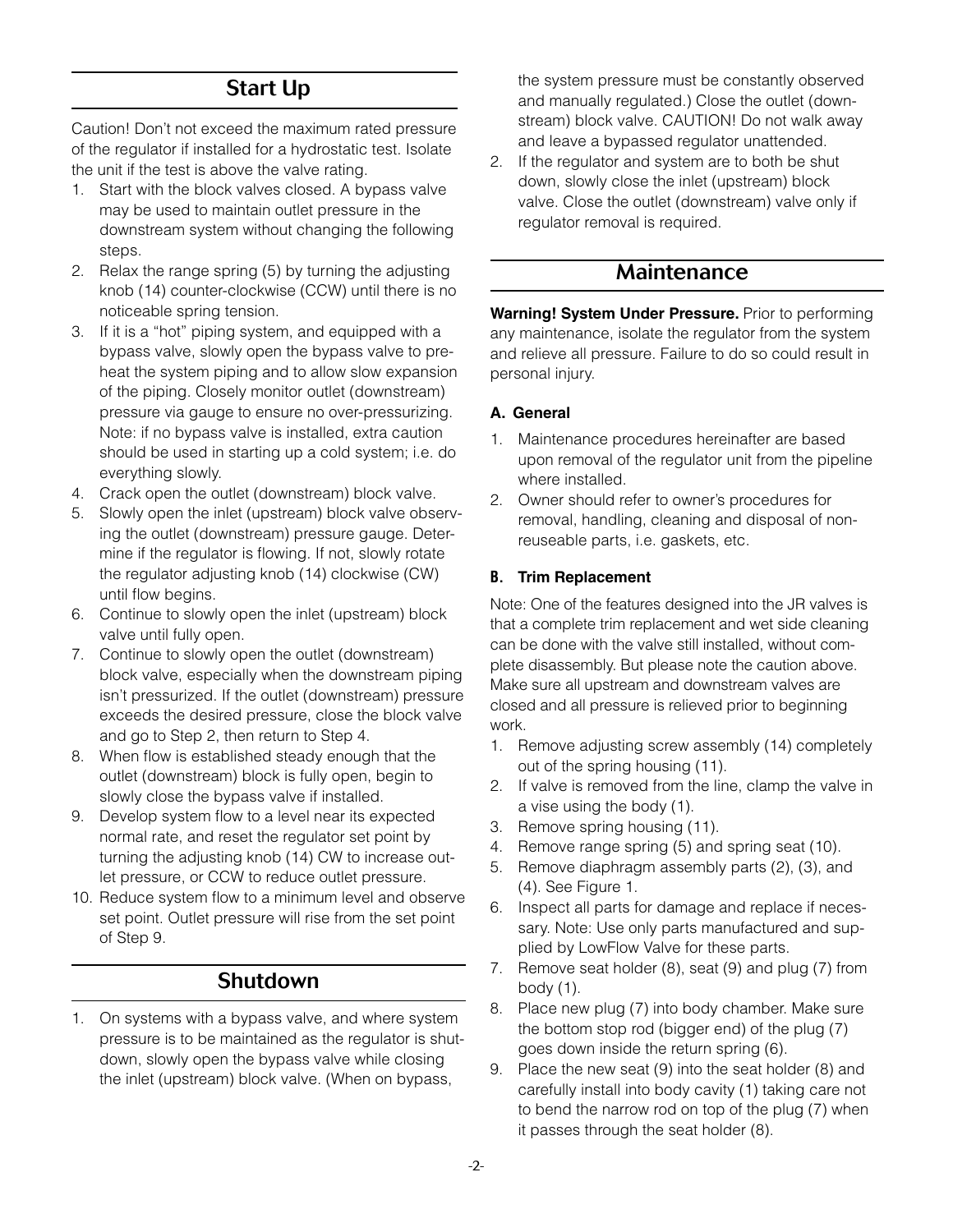10. Refer to Figure 1. Unscrew the lower diaphragm plate (4) from the upper diaphragm plate (2). Discard the old diaphragm (3) and reassemble with new one. Use LowFlow replacement diaphragm only.



**Figure 1: Diaphragm Subassembly**

Place diaphragm assembly parts (2), (3), and (4) back into body cavity (1), making sure the small counterbore on the bottom of lower diaphragm plate is properly engaged with the narrow tip of the plug (7) which protrudes through the seat holder (8).

- 11. Replace range spring (5), spring seat (10), centering both on top of the upper diaphragm plate (4). Replace housing (11) and adjusting screw (14). Even if pressure builds up beyond set up, a regulator may or may not develop bubble tight shutoff.
- 12. Pressurize with air and spray liquid leak detector around body (1) and spring housing (11) to test for leakage. Ensure outlet pressure is maintained during this leak test at mid-range spring level: i.e. 25-100 psig (1,7 - 6,9 barg) range spring, 60 psig (4,3 barg) test pressure minimum.
- C. Diaphragm Replacement

Caution! To prevent damage to body, use soft jaws when placing the body in a vise. Position so that vise closes over the flats on lower end of body.

- 1. Perform Steps 1 5 from Section B, Trim Replacement.
- 2. Perform steps 10 13 from Section B, Trim Replacement.

## Troubleshooting

#### 1**. Erratic Operation; Chattering**

- A. Oversize regulator; inadequate rangeability
	- 1. Check actuator flow conditions, re-size regulator for minimum and maximum flow.
	- 2. Increase flow rate.
	- 3. Decrease regulator pressure drop; decrease inlet pressure by placing a throttling orifice in inlet piping.
	- 4. Install next step higher range spring. Before replacing regulator, contact factory
- B. Worn plug or seat; inadequate guiding
	- 1. Replace trim (possible body replacement)
- C. Weakened/broken return spring.
	- 1. Determine if corrosion is causing plug to not move freely. Replace return spring.

#### **2. Regulator can't pass sufficient flow**

- A. Regulator not closing tightly
	- 1. Inspect plug and seat sub-assembly, replace if worn.
- B. Downstream blockage
	- 1. Check system; isolate (block flow at regulator inlet - not outlet.
	- 2. Relocate regulator if necessary
- C. No pressure relief protection
	- 1. Install safety relief valve, or rupture disc.
- D. Restricted diaphragm movement
	- 1. Ensure no moisture in spring chamber at temperature below free point.